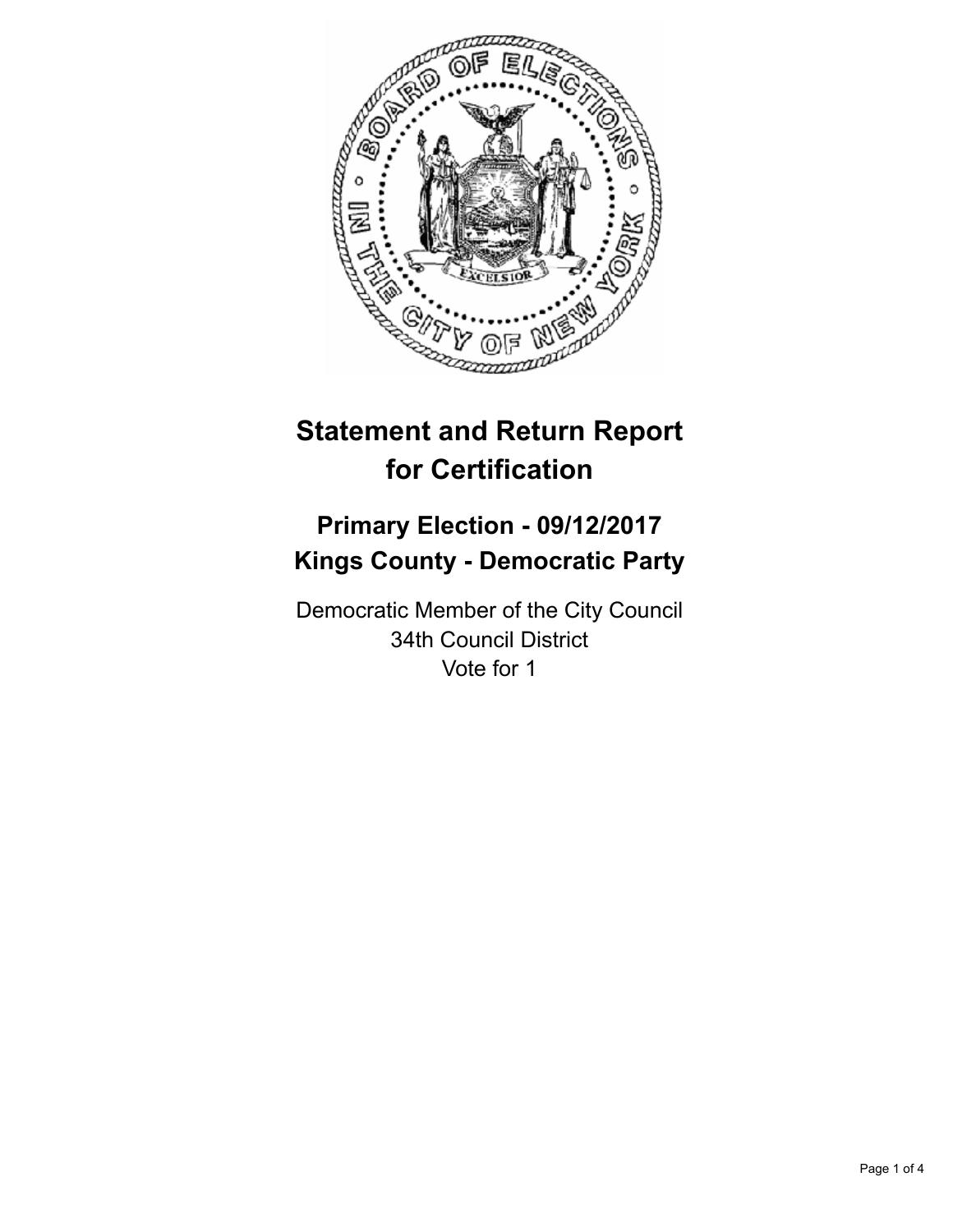

### **Assembly District 50**

| <b>PUBLIC COUNTER</b>                                    | 1,700 |
|----------------------------------------------------------|-------|
| <b>MANUALLY COUNTED EMERGENCY</b>                        | 4     |
| ABSENTEE / MILITARY                                      | 11    |
| AFFIDAVIT                                                | 16    |
| <b>Total Ballots</b>                                     | 1,731 |
| Less - Inapplicable Federal/Special Presidential Ballots | 0     |
| <b>Total Applicable Ballots</b>                          | 1,731 |
| <b>TOMMY TORRES</b>                                      | 571   |
| ANTONIO REYNOSO                                          | 1,065 |
| RITA PASARELLI (WRITE-IN)                                |       |
| <b>SCOTT HUTCHINS (WRITE-IN)</b>                         |       |
| UNATTRIBUTABLE WRITE-IN (WRITE-IN)                       | 2     |
| <b>Total Votes</b>                                       | 1,640 |
| Unrecorded                                               | 91    |
|                                                          |       |

### **Assembly District 53**

| PUBLIC COUNTER                                           | 7,144 |
|----------------------------------------------------------|-------|
| MANUALLY COUNTED EMERGENCY                               | 4     |
| <b>ABSENTEE / MILITARY</b>                               | 64    |
| <b>AFFIDAVIT</b>                                         | 63    |
| <b>Total Ballots</b>                                     | 7,275 |
| Less - Inapplicable Federal/Special Presidential Ballots | 0     |
| <b>Total Applicable Ballots</b>                          | 7,275 |
| <b>TOMMY TORRES</b>                                      | 2,539 |
| <b>ANTONIO REYNOSO</b>                                   | 4,275 |
| ANTONIO ORTIZ (WRITE-IN)                                 |       |
| ARTHUR WEINSTOCK (WRITE-IN)                              | 1     |
| DAVID SUN (WRITE-IN)                                     | 1     |
| <b>JABARI BRISPORT (WRITE-IN)</b>                        | 1     |
| MARK LEVINE (WRITE-IN)                                   | 1     |
| SARAH GORDAN (WRITE-IN)                                  | 1     |
| UNATTRIBUTABLE WRITE-IN (WRITE-IN)                       | 4     |
| UNCOUNTED WRITE-IN PER STATUTE (WRITE-IN)                | 1     |
| VIOLET LUCCA (WRITE-IN)                                  | 1     |
| <b>Total Votes</b>                                       | 6,826 |
| Unrecorded                                               | 449   |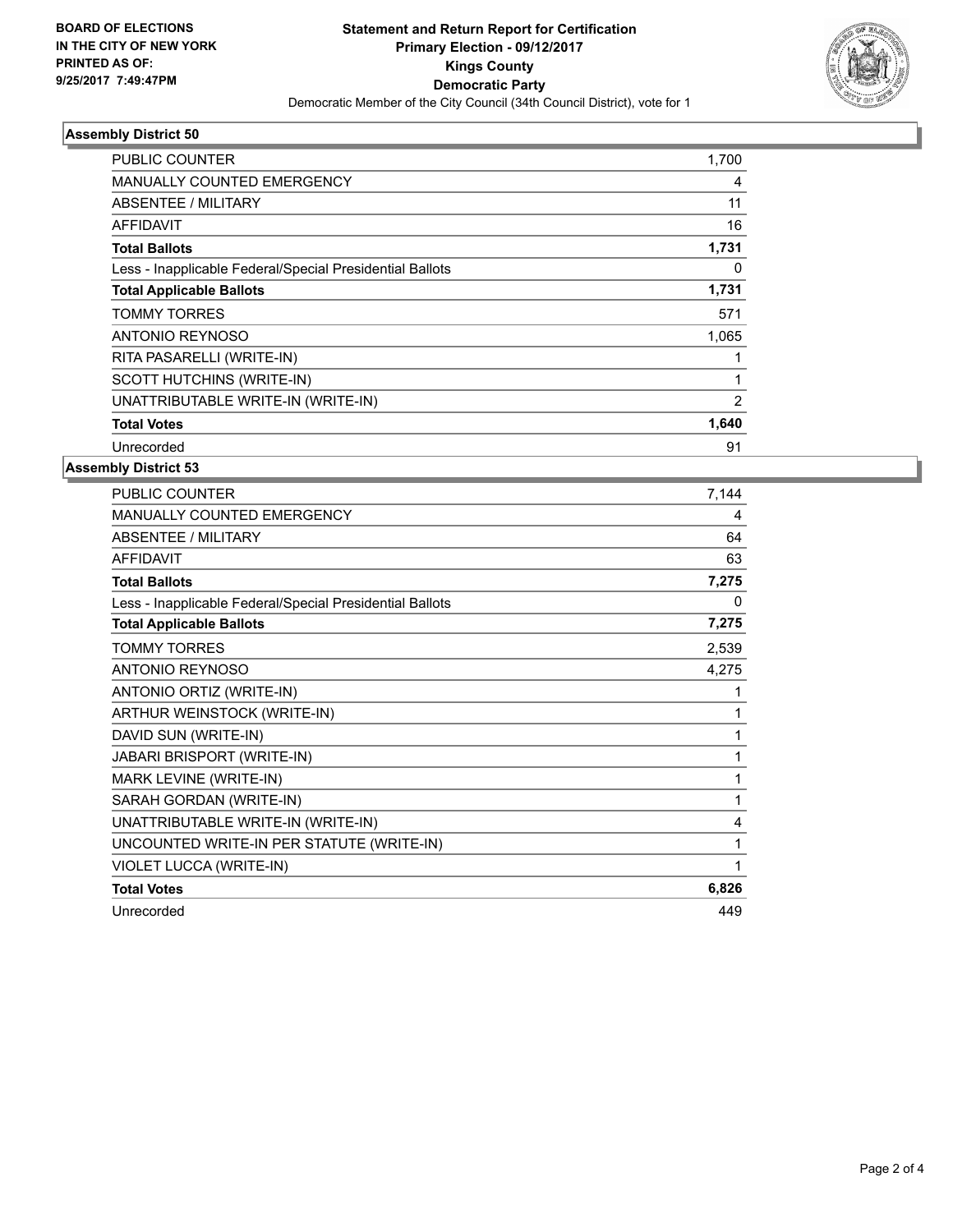

### **Assembly District 54**

| PUBLIC COUNTER                                           | 1,061 |
|----------------------------------------------------------|-------|
| <b>MANUALLY COUNTED EMERGENCY</b>                        | 0     |
| ABSENTEE / MILITARY                                      | 15    |
| <b>AFFIDAVIT</b>                                         | 11    |
| <b>Total Ballots</b>                                     | 1,087 |
| Less - Inapplicable Federal/Special Presidential Ballots | 0     |
| <b>Total Applicable Ballots</b>                          | 1,087 |
| <b>TOMMY TORRES</b>                                      | 302   |
| <b>ANTONIO REYNOSO</b>                                   | 658   |
| <b>Total Votes</b>                                       | 960   |
| Unrecorded                                               | 127   |